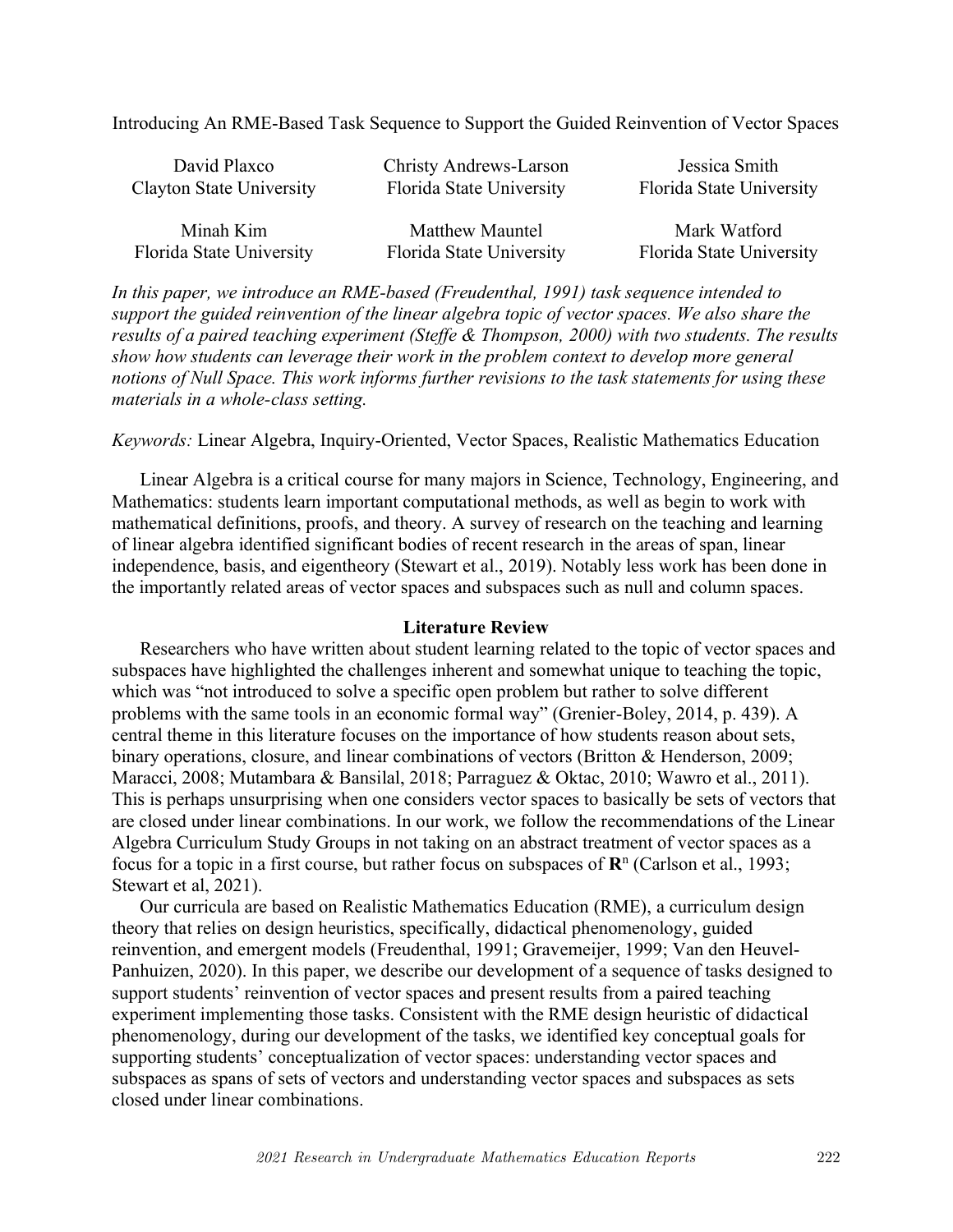We also sought to identify an approach to these views of vector space and subspace that connected to students' prior experiences in the Inquiry-Oriented Linear Algebra [IOLA] materials. Accordingly, we identified null spaces and column spaces of linear transformations as appropriate entry points into reasoning about vector spaces and subspaces as sets closed under linear combinations (or, equivalently, as the span of a set of vectors).

With this in hand, our general strategy for these materials is to approach the content objectives of Subspaces of **R**<sup>n</sup> via an exploration of null spaces and column spaces. In this unit, students' solutions to problems will benefit from the development of special sets of vectors (which correspond to null spaces), which we anticipate generalizing to the broader notion of subspaces as: (a) sets that are closed under scalar multiples and vector addition and (b) sets that can be written as the span of some subset of  $\mathbb{R}^n$ . Our development team identified a problem context and iteratively refined a task sequence to support core conceptualizations for null spaces that we saw as promising because: (a) it would extend closed loops reasoning about linear dependence from prior tasks for making sense of null spaces in a new context and (b) this reasoning might then be extended to identify generalized solutions for non-homogeneous systems within the problem context (affine spaces). Our team conjectured that the notion of closure under linear combinations and closed loop reasoning would be useful for students, but we were unsure if and how they would engage in that reasoning. Given this approach to the guided reinvention of vector spaces and our current iteration of the task sequence, we developed the following Research Question:

*What meanings do students develop for null spaces and subspaces from their engagement in the task sequence that we designed?*

## **Methods**

This study was conducted as part of a broader NSF-funded grant focused on expanding research-based curricula for inquiry-oriented linear algebra. Our data is in the context of subspaces of  $\mathbb{R}^n$ , with particular emphasis on the idea of null spaces. Our paired teaching experiment (PTE; Steffe & Thompson, 2000), or experiment involving interviews with one teacher-researcher and two participants, was organized around a sequence of four central tasks. PTEs can be helpful in seeing how students learn and reason about a concept. The teacherresearcher's role is to elicit and test participants' ideas. This approach is also helpful in designing and refining tasks; in this case, the task sequence leverages hallway closures in a school to better understand subspaces (null spaces), which we will detail in a following section. PTEs can be useful regarding guided reinvention (e.g., Lockwood & Purdy, 2019; Swinyard, 2011), where the goal of our PTE was for students to reinvent ways of organizing or thinking about subspaces.

### **Participants, Data Sources, and Analysis Methods**

The participants in this study were two white male undergraduate students (which we have given the pseudonyms Carson and Drew) at a predominantly minority public institution in the Southeastern United States. All students who completed this class were invited to participate. However, Carson and Drew were the only students to volunteer at the end of the semester who also met the age constraints of the IRB protocol. Both Carson and Drew had just successfully completed a semester of inquiry-oriented linear algebra that did not include explicit instruction about subspaces. The course content did include the topics of span, linear independence, matrices as linear transformations, composition and inverses, eigenvectors, and eigenvalues. The two students participated as a pair in four, 90-minute problem-solving sessions that took place across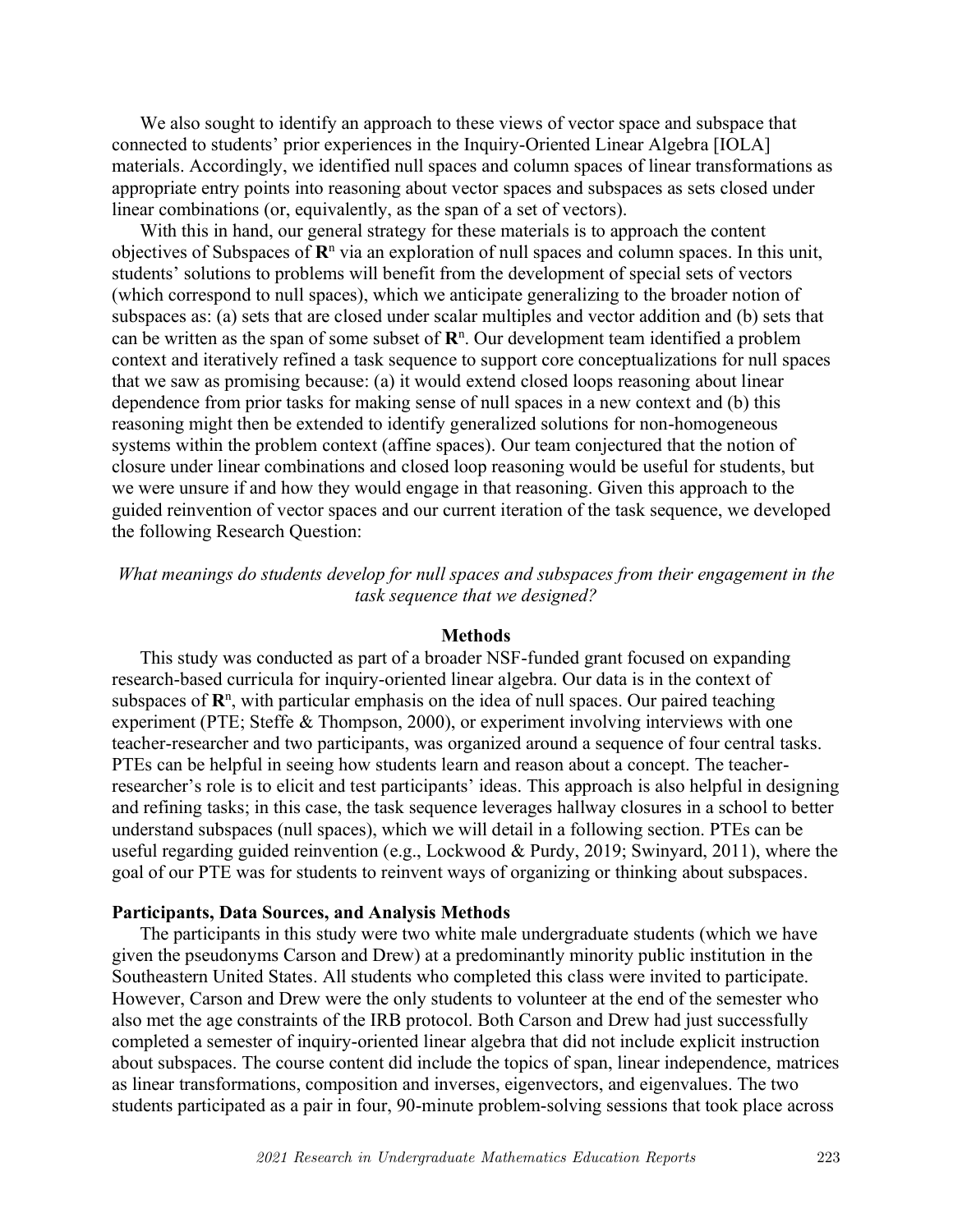four different days within a one-week timeframe. The first author was the instructor for the course as well as the teacher-researcher for the interviews.

The sessions were conducted and video recorded via Microsoft Teams, with the interviewer screen sharing a presentation of problem statements, annotating student ideas on that shared screen, and students typing additional work, responses, and ideas into the chat or holding their written work up to their cameras. During each interview session, a second member of the research team was present to ask additional questions about the participants' thinking, to witness student work, and to provide additional insight into how to plan for subsequent interviews. After each interview, the teacher-researcher, the observing team member, and at least one other research team member met virtually to discuss the day's progress and revise the planned materials for the next interview session.

In addition to the audio-video recordings of the meetings and collection of participant work and responses, the team members kept concurrent notes of the interview sessions and recorded thoughts shared during the debriefing sessions after each interview. Through this process, we developed areas of focus for better understanding the participants' reasoning as they worked through each task in the interviews. We specifically identified one key construct that continually emerged throughout the participants' discussions. Based on these conversations, we identified instances of the participants using the construct throughout the recordings and documented the evolution of how the students leveraged the construct from each task to the next. The field notes, post-interview discussions, and recordings provide triangulation to support the construct's importance throughout the series of interviews.

# **Task Sequence**

Drawing on the design heuristic of didactical phenomenology (Freudenthal, 1991; Van den Heuvel-Panhuizen, 2020), the research team worked to identify a context to draw out aspects of subspaces, especially considering students' anticipated mathematics at the point in the semester at which these materials are planned to be implemented. As an entire research team, we have organized the instructional units so that these tasks would occur after students have learned about linear in/dependence, span, solving systems of equations, and matrices as linear transformations, including composition and inverses of linear transformations. The authors of this paper developed the following task sequence based on the idea of One-Way Hallways, which we think provides an experientially real starting point that is consistent with directed graphs, or graphs made of edges and vertices where the edges have an associated direction to specific vertices (Figure 1). Students are first presented with a diagram of the west wing of Ida B. Wells High School, with an arrow drawn along each corridor and an explanation of the diagram.



*Figure 1. The setup for the first task in the sequence.*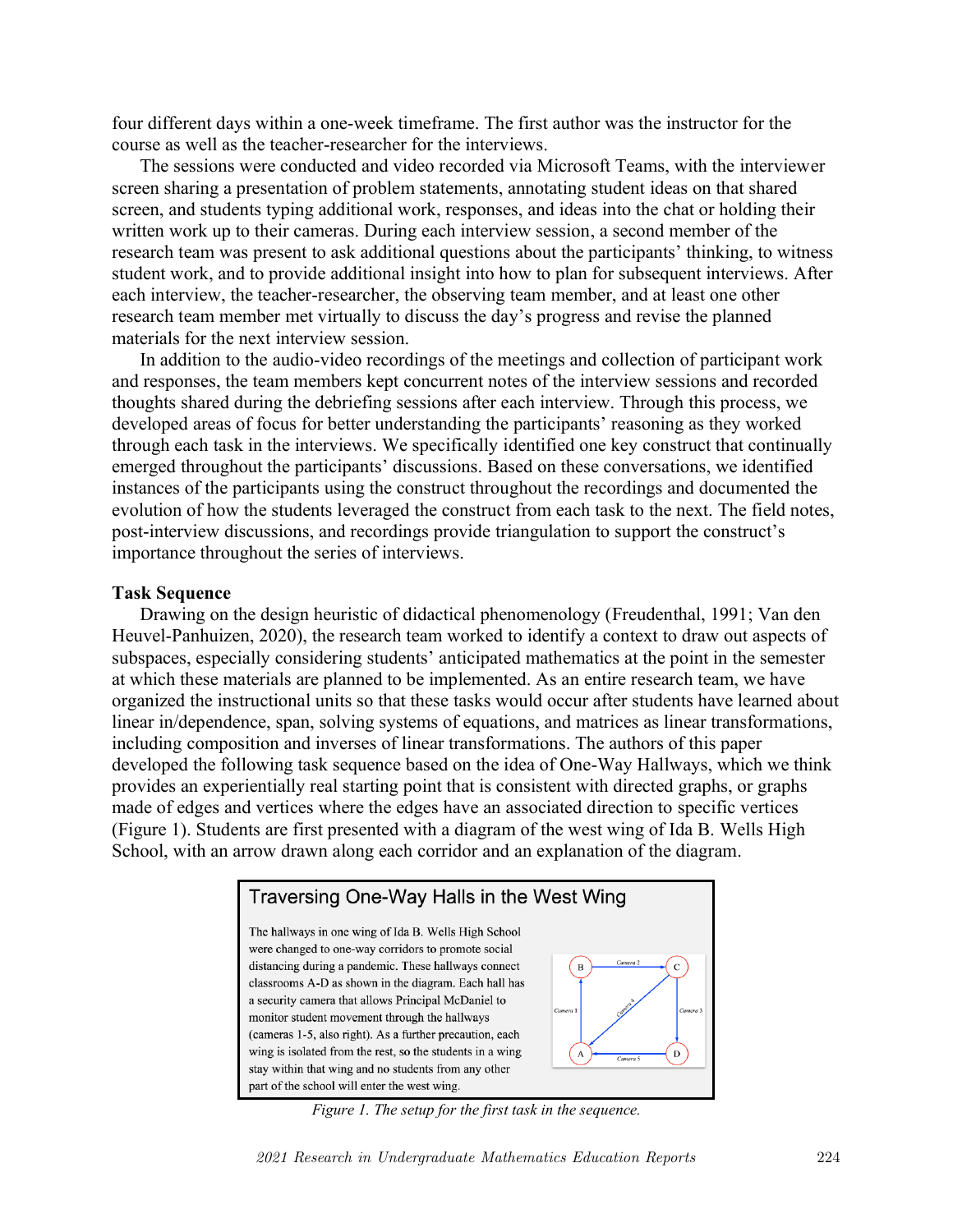**Task 1.** The task sequence begins by focusing on one individual student's possible paths between two rooms and from one room, back to that same room. Students are asked to represent paths with column vectors that show how many times a student passed by a camera in each of the five hallways. So, for instance, the vector <1, 1, 0, 0, 0> represents a student passing by camera 1 and camera 2, but no other cameras. Students are first asked to identify all routes that a student could possibly take to start a journey in Room A and end the journey in Room C and write these possibilities as efficiently as possible. There are an infinite number of such paths if the student in the task repeats their trip down some of the hallways. For instance, the journeys described by the vectors  $\leq 3,3,1,1,1>$  and  $\leq 17,17,12,5,12>$  would also result in the student traveling from Room A to Room C. After this, students are asked to find routes that describe all journeys one student could take from Room C back to Room C while also considering the change in populations for each room. Students then are asked to consider both journeys (from A to C and from C to C) for 5 students traveling the hallways, once again also considering the population changes for each room. At the end of the task, students are prompted to consider the set of vectors they have developed for each of the four trips and any comparisons they can make between the trips.

**Tasks 2.** Task 2 is intended to extend the students' reasoning toward an understanding in which the hallway diagram encodes a mapping from "camera vectors" (5-tuples in which the  $k^{\text{th}}$ entry is the number of students who pass the  $k<sup>th</sup>$  camera) to "classroom change vectors" (4-tuples, in which the first, second, third, and fourth entry is the change in student population for room A, B, C, and D, respectively). To promote this shift, we ask students to consider the effect that given "camera vectors" would have on classroom populations as well as identify possible "camera vectors" that would result in given changes in the four classrooms. This activity builds from the first activity by abstracting the vectors from being associated with any specific journey within the problem context and instead focuses on the input/output relationship between the camera vectors and classroom vectors. Specifically, Task 2 presents students with a room capacity constraint that requires none of the room populations change throughout the day. This anticipates a homogeneous system within this problem context.

**Task 3.** In Task 3, students are asked to develop a matrix that corresponds to the mapping defined by the hallway diagram and extend their reasoning about the input/output relationship by connecting it to their existing understanding of linear transformations. This task then asks students to reason about the set of vectors that result in no change in room populations as well as the set of all possible vectors that could describe changes in the room populations. In other words, this task leverages the problem context to prompt students to reason about the null space and column space of the linear transformation. Specifically, students are asked whether these sets are closed under scalar multiplication and whether they are closed under linear combinations. At this point, an instructor using these materials would define vector spaces and subspaces as sets of vectors that are closed under both operations and, equivalently, as sets of vectors that can be described as the span of some subset of the set.

**Task 4.** To generalize students' activity up to this point, Task 4 presents them with the matrix in Figure 2. This matrix represents students passing through hallways to a different set of classrooms in another wing of the school (the East Wing). Students are first asked to identify how many hallways and classrooms must be in the East Wing. Students are then prompted to figure out all possible hallway flows that would leave the populations unchanged, all possible hallway flows resulting in a particular vector, and all possible changes in population for each classroom in this wing. At the end of the task, students must decide if this latter set of vectors is a subspace of  $\mathbb{R}^5$ . The goal of the last part of this task is to formalize ideas in the context by having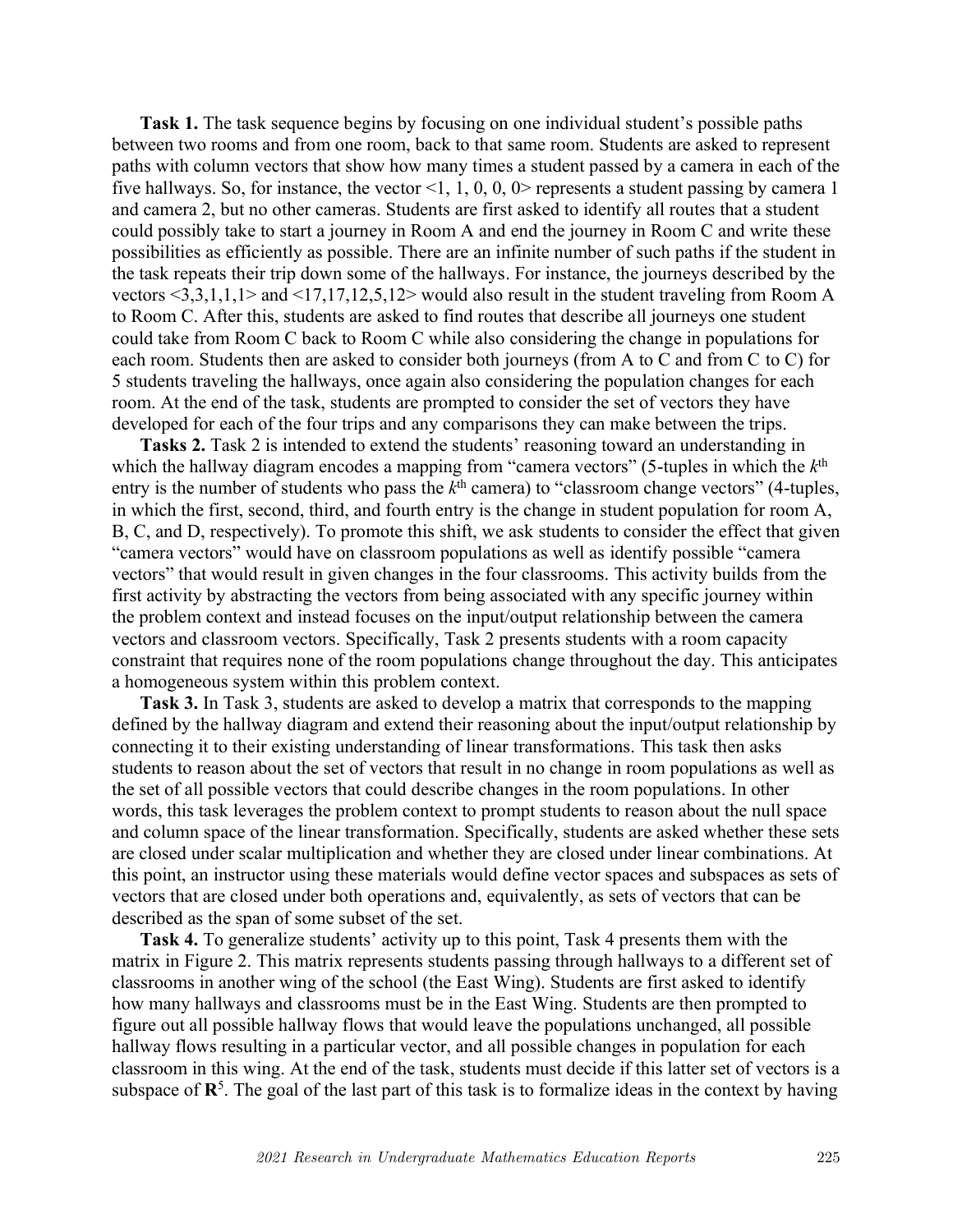students think about them in terms of a matrix equation and set of vectors, while also linking these to the concept of subspaces.

|  |  |  | $A=\begin{pmatrix} -1 & 0 & 0 & 0 & -1 & 1 & 1 \\ 1 & -1 & 0 & 0 & 0 & 0 & 0 \\ 0 & 1 & -1 & 0 & 0 & 0 & -1 \\ 0 & 0 & 1 & 1 & 0 & -1 & 0 \\ 0 & 0 & 0 & -1 & 1 & 0 & 0 \end{pmatrix}$ |
|--|--|--|----------------------------------------------------------------------------------------------------------------------------------------------------------------------------------------|

*Figure 2. A matrix representing students passing through hallways of the East Wing of Ida B. Wells High School.*

#### **Results and Discussion**

As conjectured, Carson and Drew developed robust reasoning during the initial task that extended into the later tasks. Specifically, the two participants identified closed loops within the hallway diagram as a helpful construct to make sense of multiple solutions within the problem context. The participants relied on this loop reasoning when discussing solutions to the homogeneous system as well as to non-homogeneous systems. Stated formally, this conceptualization of the problem allowed the participants to reason about the null space as well as an affine space that mapped to a non-zero vector.

When solving the Task 1, Carson and Drew took time to make sense of the given diagram and the vector  $\leq 1,1,0,0,0$ . The participants discussed how to interpret the vector as a journey through the hallways, eventually agreeing that the vector did represent a path from classroom A, down the hallway containing camera 1, past classroom B, and down the hallway containing camera 2 to arrive at classroom C. Following this discussion, the teacher-researcher asked the participants, "Can you think of another vector that might show a path from A to C?" Drew responded by saying,

Well, the only other way you could get a path from A to C is if you go back to A from C and then you could just have like a loop going. So you could have it where it's like 221 or no, 2201 [sic]. So it goes through that 4th camera goes through that 4th hallway diagonally and then back up and to the right and back to C.

The teacher-researcher asked Drew to clarify what he meant by the description, which prompted Drew to trace a triangle in the air while describing the journey, adding, "And then you can repeat that as many times as you want." When asked to explain his last point, Drew said, "Yeah, so you could put a scalar before the vector and you can make it whatever you want and you would still get you to A or - from A to C every time."

The teacher-researcher then asked the two participants to each write their understanding of what Drew had just described. Rather than writing anything, Carson stated that Drew was just describing going in a bunch of loops around A, B, and C. Then Carson said, "What's like, it's kind of like the homogeneous vector you go back to where you are. When we talk about linear transformations - that's basically what you're doing. You're going, you're go in an entire loop where you go somewhere, and then you go back." This imagery references existing IOLA materials, specifically the "Getting Back Home" task (Unit 1 Task 3 of IOLA materials), which is reasonable considering that Drew and Carson had recently completed those materials.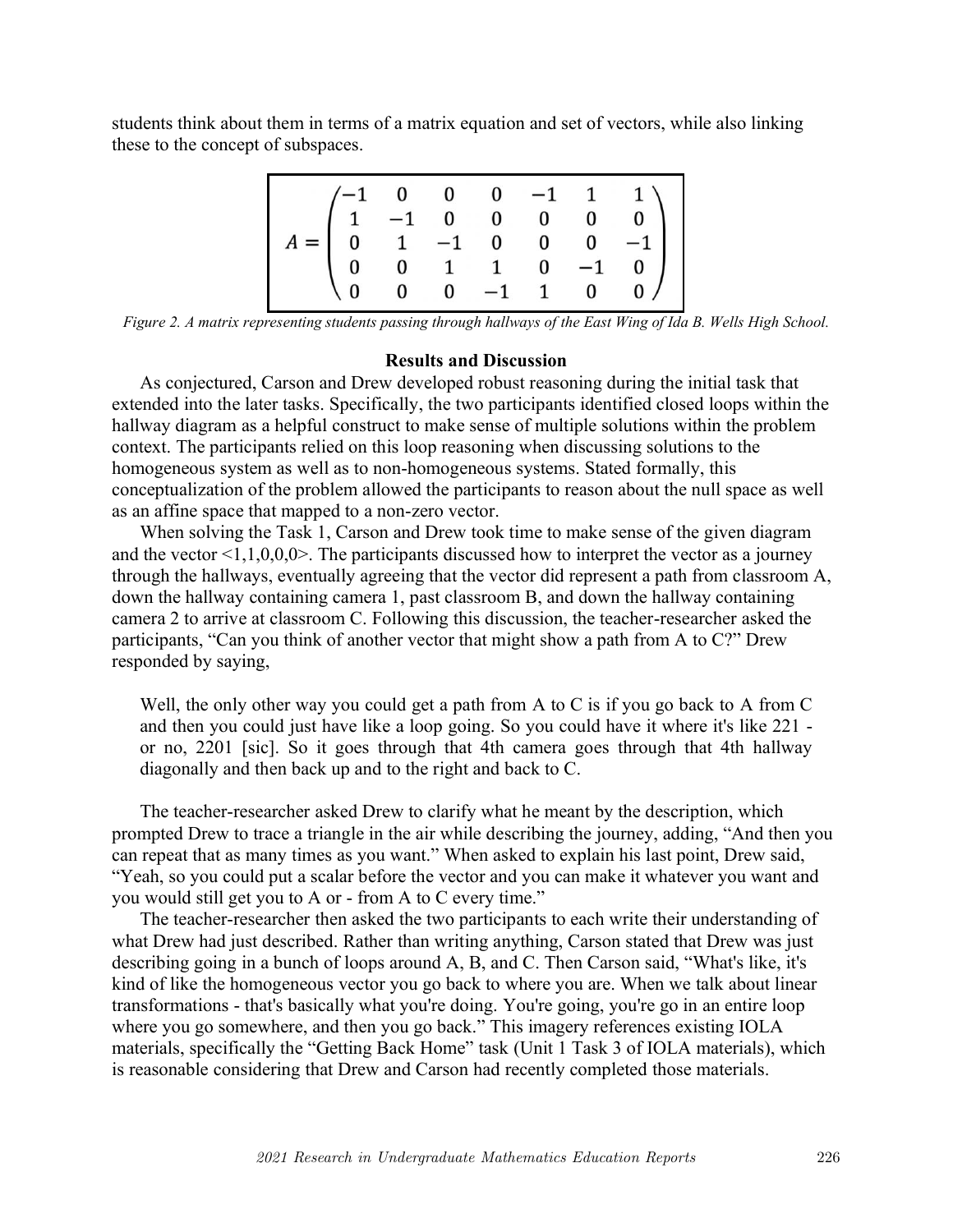At this point, the second researcher in the interview asked the participants to provide two different vectors that they though would be in that set. The teacher-researcher then elaborated on this by suggesting the participants provide generic vectors or other solutions. In response to this, Carson explained that he could see another path, but did not know how to describe that as a vector, saying, "You can go A, B, C, D and then back to A." In this description, Carson is identifying a different loop than the one Drew suggested before. Meanwhile, Drew had typed into the meeting chat the vector expressions " $x<1,1,1,0,1>$  +  $\lt1,1,0,0,0>$ " and " $x<1,1,0,1,0>$  +  $\langle 1,1,0,0,0 \rangle$ ," adding that his first expression represented the journey that Carson described. The two participants eventually determined that both loops could be used in combination to describe all possible journeys of one student traveling from room A to room C.

Throughout the remainder of the task and, indeed, the subsequent sessions of the teaching experiment, the participants continually referred to the loops as ways to generate additional solutions to problems in which they were asked to identify paths that would result in given room changes. This included later in the first interview when they were asked to find all possible journeys that would result in one student traveling from room C back to room C, five students traveling from room A to room C, and five students traveling from room C back to room C. This culminated in the development of four sets of solutions, which the participants compared. Drew and Carson correctly identified that the set of solutions for one student passing from Room C back to Room C was equivalent to the set of solutions for five students passing from Room C back to Room C. Similarly, the participants identified parallels for the affine sets they had found for the 1-person and 5-person journeys from A to C, noticing that the constant vector  $\leq 1,1,0,0,0>$ would be scaled by 5 for the 5-person journey, but any combination of loops could be used.

During Tasks 2 and 3, the participants extended this loop reasoning to apply to any relationship between camera vectors and room change vectors. They also developed the appropriate matrix that is consistent with the vector mapping from  $\mathbb{R}^5$  to  $\mathbb{R}^4$  and explored the row-reduced echelon form of that matrix to further reason about solutions both for given camera vectors and for given room change vectors. We further identified an interesting result in response to Task 4 when the participants described and subsequently completed two different solution approaches to making sense of the East Wing matrix. Carson suggested row-reducing the matrix to identify solutions to the system. Drew, on the other hand, suggested constructing a map of the East Wing based on the given matrix and identifying loops in that diagram to find solutions to specific systems. Throughout the task sequence, the participants' loop reasoning continually proved useful, including when considering new systems. In future implementations of the task, we anticipate further revising the materials to better support these conceptualizations. We are also transitioning to generating instructor support materials that will incorporate results from this PTEs as well as planned whole-class implementations.

#### **Acknowledgments**

This research is based upon work supported by the National Science Foundation under grant numbers DUE-#########. Any opinions, findings, and conclusions or recommendations expressed in this material are those of the author(s) and do not necessarily reflect the views of the National Science Foundation.

#### **References**

Britton, S., & Henderson, J. (2009). Linear algebra revisited: An attempt to understand students' conceptual difficulties. *International Journal of Mathematical Education in Science and Technology*, *40*(7), 963-974.